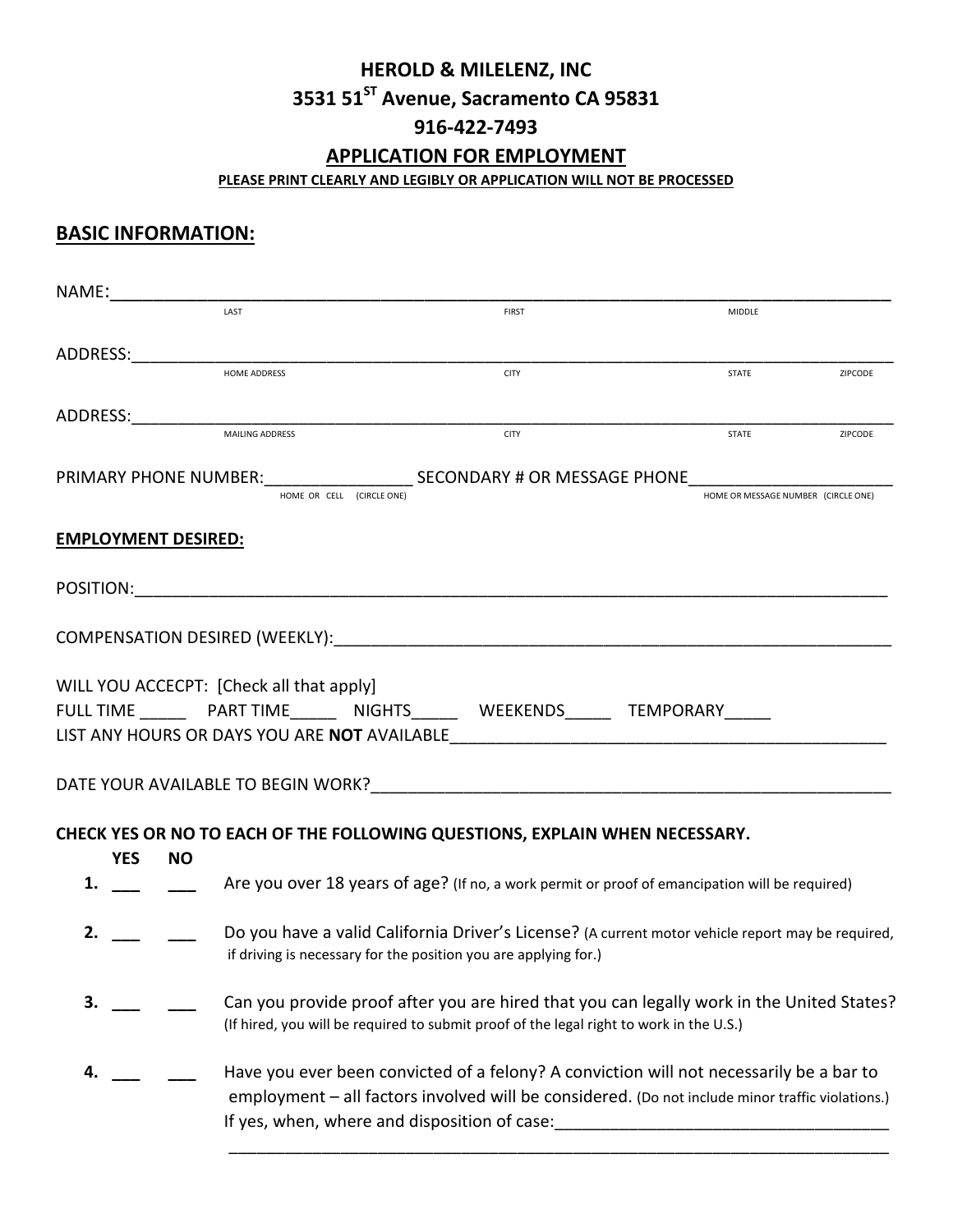### **EDUCATION AND TRAINING:**

**1. Name and location of schools** (High School, College, Trade or Skills, Business or Correspondence)

| <b>NAME</b> | <b>LOCATIION</b> | <b>GRADUATE?</b> | <b>SUBJECTS STUDIED?</b> | <b>DEGREE?</b> |
|-------------|------------------|------------------|--------------------------|----------------|
|             |                  |                  |                          |                |
|             |                  |                  |                          |                |
|             |                  |                  |                          |                |
|             |                  |                  |                          |                |
|             |                  |                  |                          |                |
|             |                  |                  |                          |                |
|             |                  |                  |                          |                |
|             |                  |                  |                          |                |
|             |                  |                  |                          |                |

- **2. Special Training:** List any training you have had which may help to qualify you for the position for which you are applying. Include trade, vocational, military, etc. Indicate type of training, where acquired, dates and whether you completed it successfully. \_\_\_\_\_\_\_\_\_\_\_\_\_\_\_\_\_\_\_\_\_\_\_\_\_\_\_\_\_\_\_\_\_\_\_\_\_\_\_\_\_\_\_\_\_\_\_\_\_\_\_\_\_\_\_\_\_\_\_\_\_\_\_\_\_\_
- **3. Licenses / Certificates:** List any Licenses or Certificates you have which may help to qualify you for the position for which you are applying. Include Driver's License, Typing/Clerical Certificates, Professional Registration, etc.:

\_\_\_\_\_\_\_\_\_\_\_\_\_\_\_\_\_\_\_\_\_\_\_\_\_\_\_\_\_\_\_\_\_\_\_\_\_\_\_\_\_\_\_\_\_\_\_\_\_\_\_\_\_\_\_\_\_\_\_\_\_\_\_\_\_\_\_\_\_\_\_\_\_\_\_\_\_\_\_\_\_\_\_\_ \_\_\_\_\_\_\_\_\_\_\_\_\_\_\_\_\_\_\_\_\_\_\_\_\_\_\_\_\_\_\_\_\_\_\_\_\_\_\_\_\_\_\_\_\_\_\_\_\_\_\_\_\_\_\_\_\_\_\_\_\_\_\_\_\_\_\_\_\_\_\_\_\_\_\_\_\_\_\_\_\_\_\_\_

| <b>TITLE</b>                                | <b>STATE</b> | <b>NUMBER</b> | <b>DATE ISSUED</b> | <b>DATE EXPIRES</b> |  |
|---------------------------------------------|--------------|---------------|--------------------|---------------------|--|
|                                             |              |               |                    |                     |  |
|                                             |              |               |                    |                     |  |
| 4. Languages which you can speak __________ |              |               | read               |                     |  |
| and or write <u>________________</u>        |              | fluently.     |                    |                     |  |

#### **WORK HISTORY:**

List your entire work experience history, **BEGINNING WITH YOUR PRESENT OR MOST RECENT JOB** and work in reverse order. Show Promotions as separate jobs. Be sure to include appropriate military experience. If you need additional space, please supply all requested information as an addendum to this application.

| DATES OF EMPLOYMENT                                                      | <b>EMPLOYEERS NAME</b><br>Address _________ | <b>PHONE #</b> |
|--------------------------------------------------------------------------|---------------------------------------------|----------------|
| YR.<br>MO.<br>TO.<br>MO.<br>YR.<br><b>FULL TIME</b>                      | Supervisors Name<br>Your Title              | Title          |
| PART TIME<br>HRS. PER WEEK                                               | Describe your duties:                       |                |
| Check here if job gave<br>you specific skills for<br>the job you are now |                                             |                |
| applying for.                                                            | Reason for Leaving:                         |                |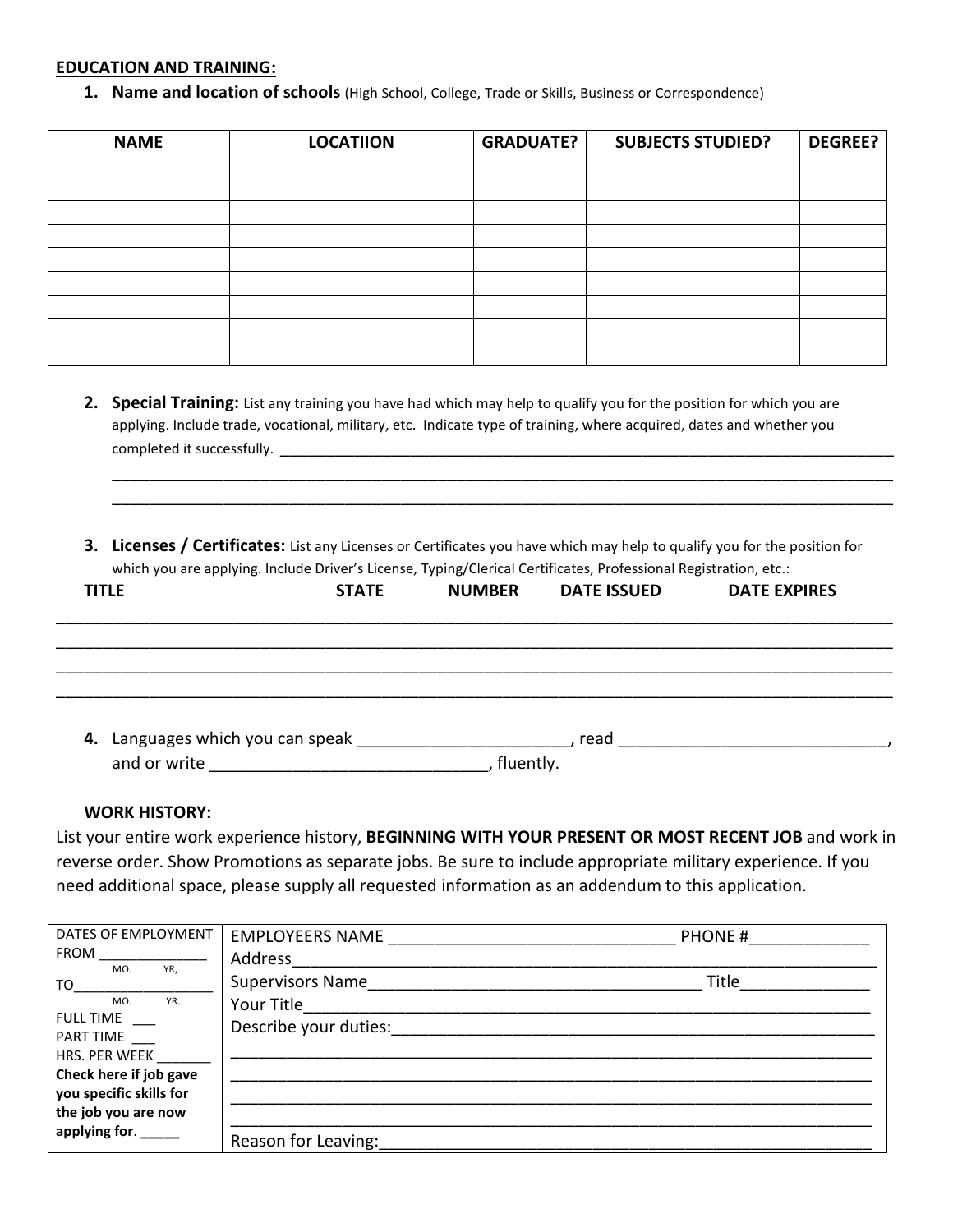| DATES OF EMPLOYMENT<br>$FROM$ _________________                                                                                                                                                                                | <b>EMPLOYEERS NAME</b>  | <b>PHONE #</b> |
|--------------------------------------------------------------------------------------------------------------------------------------------------------------------------------------------------------------------------------|-------------------------|----------------|
| MO.<br>YR,                                                                                                                                                                                                                     | Address _______         |                |
| TO the contract of the contract of the contract of the contract of the contract of the contract of the contract of the contract of the contract of the contract of the contract of the contract of the contract of the contrac | <b>Supervisors Name</b> | Title          |
| MO.<br>YR.<br><b>FULL TIME</b>                                                                                                                                                                                                 | Your Title_____________ |                |
| PART TIME                                                                                                                                                                                                                      | Describe your duties:   |                |
| HRS. PER WEEK                                                                                                                                                                                                                  |                         |                |
| Check here if job gave                                                                                                                                                                                                         |                         |                |
| you specific skills for                                                                                                                                                                                                        |                         |                |
| the job you are now                                                                                                                                                                                                            |                         |                |
| applying for. _____                                                                                                                                                                                                            | Reason for Leaving:     |                |

| DATES OF EMPLOYMENT       | <b>EMPLOYEERS NAME</b>  | PHONE# |  |
|---------------------------|-------------------------|--------|--|
| <b>FROM</b><br>YR,<br>MO. | Address                 |        |  |
| TO                        | <b>Supervisors Name</b> | Title  |  |
| YR.<br>MO.                | Your Title              |        |  |
| <b>FULL TIME</b>          | Describe your duties:   |        |  |
| PART TIME                 |                         |        |  |
| HRS. PER WEEK             |                         |        |  |
| Check here if job gave    |                         |        |  |
| you specific skills for   |                         |        |  |
| the job you are now       |                         |        |  |
| applying for. _____       | Reason for Leaving:     |        |  |

| DATES OF EMPLOYMENT<br><b>FROM Example 20</b>                                                                                                                | EMPLOYEERS NAME<br>Address                                             | PHONE# |  |
|--------------------------------------------------------------------------------------------------------------------------------------------------------------|------------------------------------------------------------------------|--------|--|
| YR,<br>MO.<br>TO<br>MO.<br>YR.<br><b>FULL TIME</b><br>PART TIME<br>HRS. PER WEEK<br>Check here if job gave<br>you specific skills for<br>the job you are now | Supervisors Name<br>Your Title <b>Note 18</b><br>Describe your duties: | Title  |  |
| applying for. _____                                                                                                                                          | Reason for Leaving:                                                    |        |  |

| DATES OF EMPLOYMENT     | EMPLOYEERS NAME                          | PHONE # |  |
|-------------------------|------------------------------------------|---------|--|
| FROM<br>YR,<br>MO.      | Address                                  |         |  |
| TO                      | <b>Supervisors Name</b> Supervisors Name | Title   |  |
| YR.<br>MO.              | Your Title____________                   |         |  |
| <b>FULL TIME</b>        | Describe your duties:                    |         |  |
| PART TIME               |                                          |         |  |
| HRS. PER WEEK           |                                          |         |  |
| Check here if job gave  |                                          |         |  |
| you specific skills for |                                          |         |  |
| the job you are now     |                                          |         |  |
| applying for. _____     | Reason for Leaving:                      |         |  |